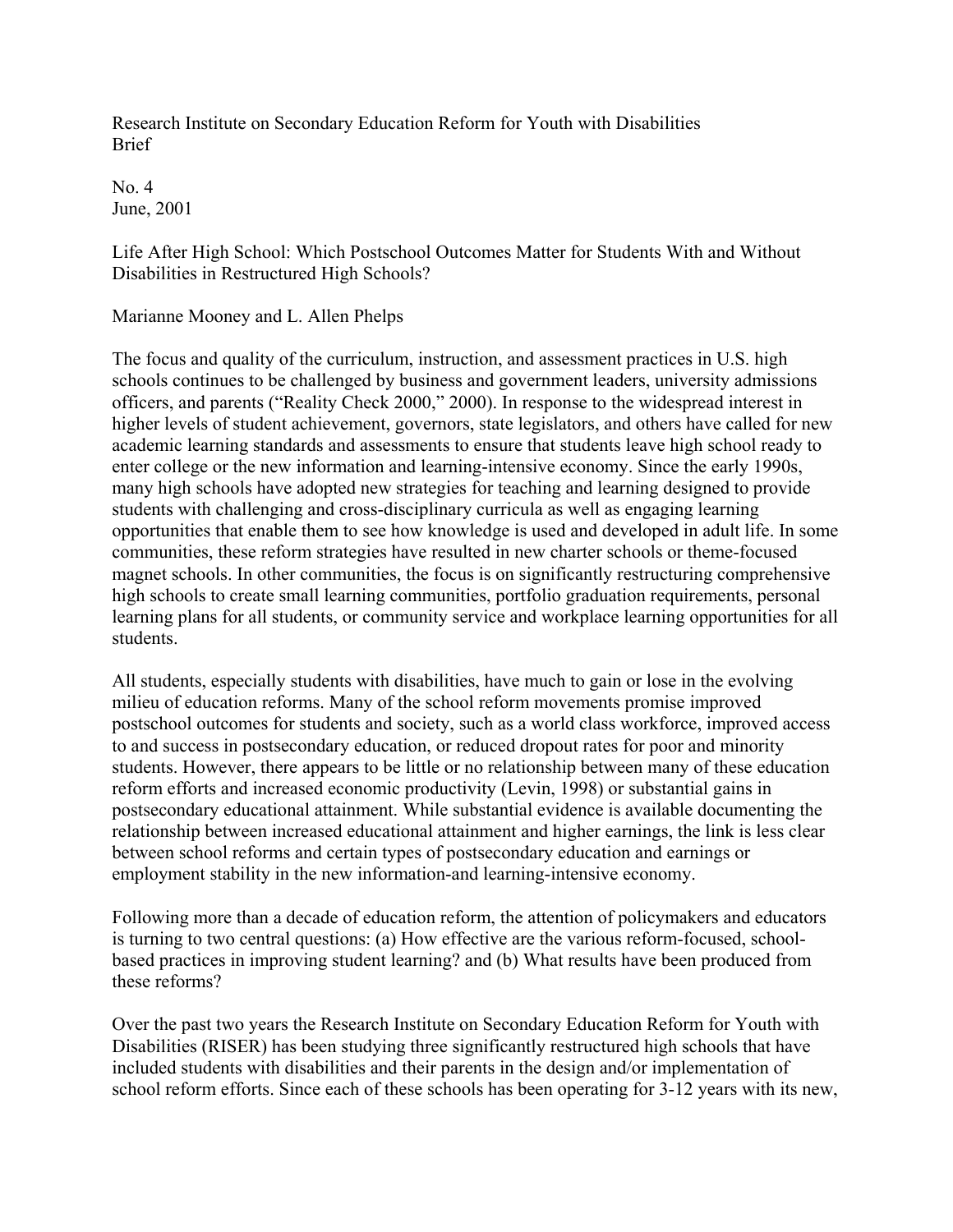whole-school reform design, several important questions can be addressed regarding postschool outcomes. In this research brief we examine three questions:

1. Which postschool outcomes realized by graduates are most important to educators?

2. To what extent do educators' expectations for postschool outcomes differ for students with and without disabilities?

3. How can this information be used to provide accountability for the school and to improve teaching and learning experiences for students?

The Restructured and Inclusive High Schools

The three RISER study schools range in size from 400 to 1,000 students in grades 9-12 or 7-12. They are located in a major urban setting and in smaller communities, in the northeast. Students with a range of disabilities represent  $16\% - 22\%$  of the student population in these schools, compared with 14% in the typical U.S. high school (U.S. Department of Education, 1999). These schools operate in a changing multicultural context that reflects demographic trends similar to those found in nearby communities. None of these public high schools uses selective admissions standards. While local school leaders can provide confirmable estimates of the percentage of graduates attending college and seeking careers directly following high school, recent follow-up reports or studies are not available.

School One, located in a large, metropolitan city, offers a community service and internship program through which students are prepared for work, citizenship, and higher education. Courses feature the integration of math, science, humanities, and English. During the last 2 years, all students have been required to complete a series of portfolios, which determines their eligibility for meeting school-defined graduation standards. Admission to a 4-year college is the expected outcome for each student, and each student is provided with an advisor.

School Two, located in a small capital city, provides all students with individualized learning plans that are reviewed formally by parents, educators, and students two or three times each year. The individualized learning plans help students reflect on and connect their experiences in school to their future life and career goals. These plans also engage students in personally relevant, challenging, motivating, and accountable educational activities. Students have a wide range of community-based learning and independent study options.

At School Three, a suburban school, all students complete a 40-hour community service requirement. Their high school experience includes a series of portfolio projects: a  $10<sup>th</sup>$ -grade exhibition project, an  $11<sup>th</sup>$ -grade post-graduation portfolio (an individualized postsecondary plan), and an extensive 12<sup>th</sup>-grade senior project that requires students to demonstrate their understanding and/or skill level in a specific area. In this school, student success is linked closely to personal growth and community involvement, as well as to traditional academic achievement standards.

The Survey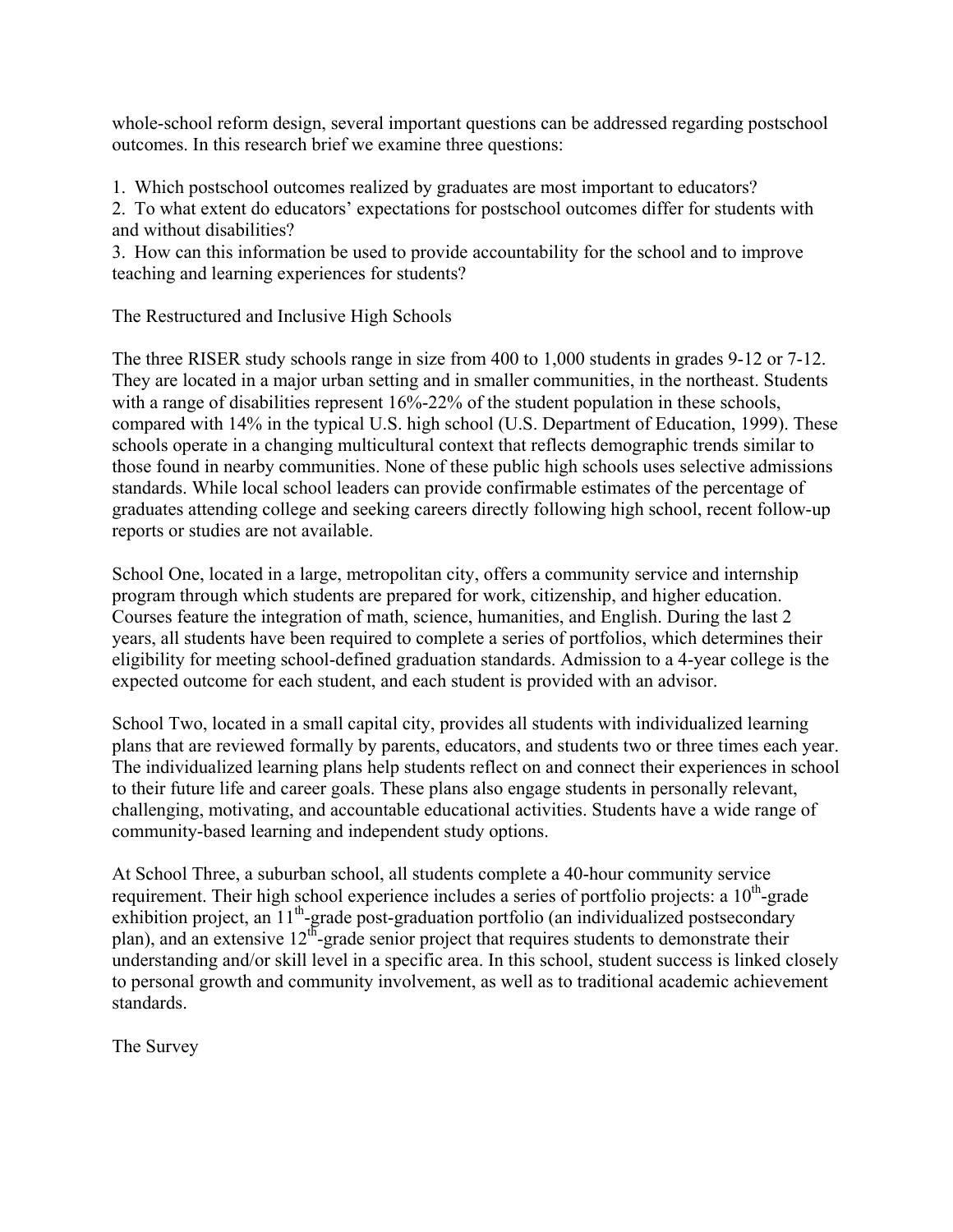For this study, a survey was developed and mailed to 155 teachers, counselors, and administrators at the three schools in February 2000. The six-page instrument gathered their assessment of the importance of 50 different postschool outcomes for students with and without disabilities using a three-point scale: very important, important, and not important. Their responses to the following open-ended question were also sought: In what ways would postschool outcome data on students be useful to you in your classroom and high school setting? Across the three schools, an 84.5% response rate was achieved. This high response rate provides a high degree of confidence in the findings at these three restructured high schools, which have carefully and systematically included students with disabilities over the past several years.

While parents are key partners in the educational process for students with disabilities, they were not included in this study. At these high schools, parents have been an active part of the school design and development process, and they participate in students' individualized education program (IEP) conferences at which postschool outcomes are considered and discussed.

### Critical Postschool Outcomes

Of the 50 possible postschool outcomes on the survey, 7 emerged as equally important for students with and without disabilities. As suggested in Table 1 (at the end of this paper), when the outcomes deemed "most important" by more than 90% of the respondents are identified, success in both college and in career choices is the overriding expectation for all students graduating from restructured and inclusive high schools. Three of the most important outcomes focused on college admission and completion, while three others pertained to the type of employment and level of job satisfaction obtained by students following graduation. One of the highest rated outcomes was "Not working/not in school," which confirms the clear intent of school restructuring efforts to address both college and career outcomes. There is a clear and consistent consensus among 90% of the educators in these schools that both students with and students without disabilities are expected to enter and succeed in postsecondary education and the labor market.

Beyond the common focus on college and career outcomes, several additional outcomes were rated highly (90% or greater) for students with disabilities. These outcomes emphasized the problems of underemployment and family dependency that have plagued students with disabilities for decades. Respondents rated "Self-determination/advocacy" and "Financial management skills" as significantly more important for these graduates or school leavers. In these schools, where approximately 16% of the students have disabilities, these outcomes are viewed as particularly important. It should be noted that these two outcomes are also seen as relatively important for students without disabilities (by 82% and 80% of the respondents respectively). In the curricular and instructional approaches used at each of the schools, studentled individual planning meetings, the development of individual career and learning plans, and the use of graduation portfolios ensure a focus on managing one's life independently following high school.

These "most important" outcomes describe several key pieces of data and postschool information that are useful in examining policies and practices. With regard to postschool employment indicators, educators' interests have moved beyond employment status data in search of evidence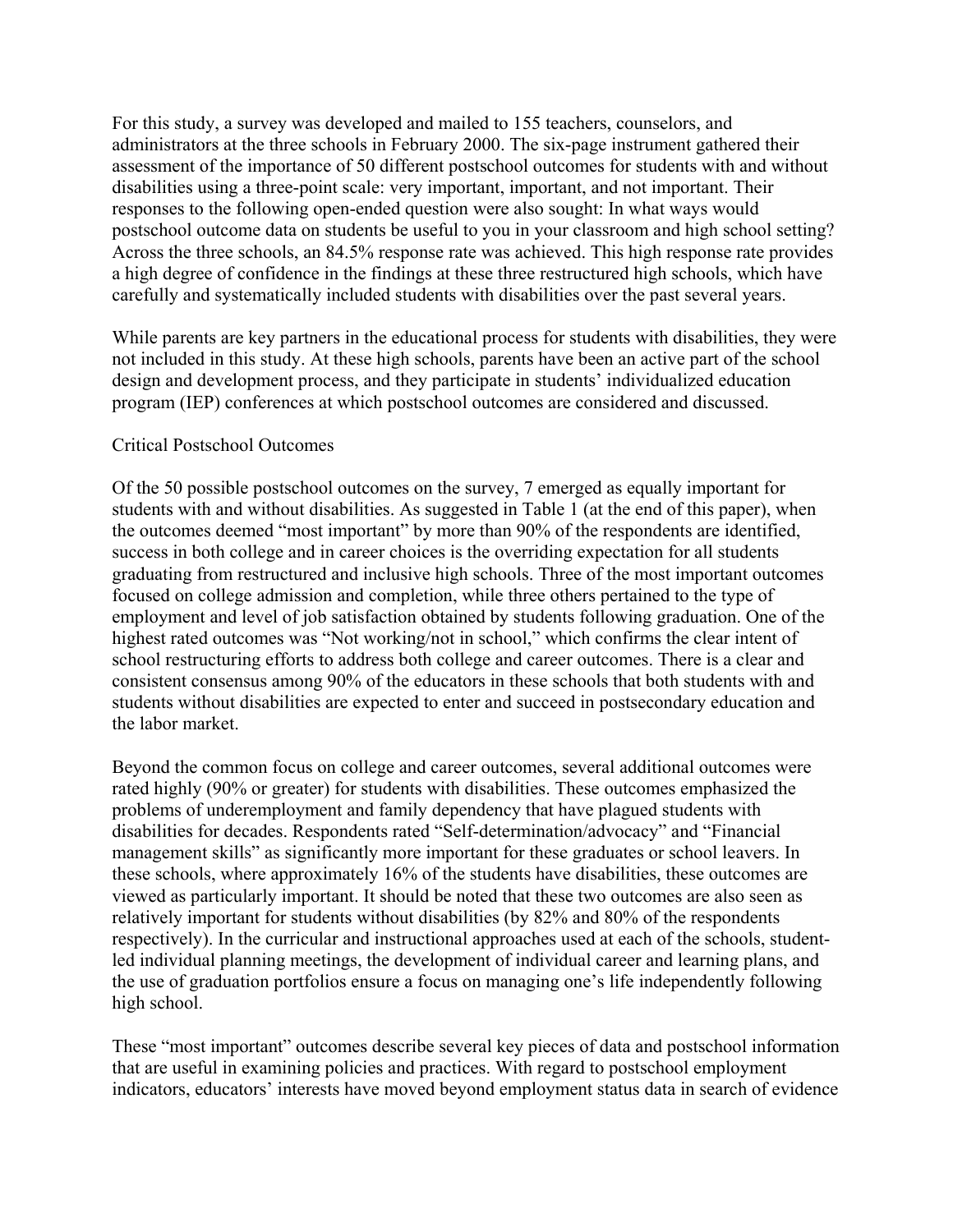regarding the occupational match with the graduates' interests, the level of job satisfaction, and job advancement opportunities. In an era marked by a productive economy with increased mobility by employees among firms, educators consider job satisfaction and advancement opportunities important indicators of successful transitions to work. Interest in these data clearly suggest that additional evidence is needed beyond the percent of graduates employed and their annual earnings.

With regard to postschool education indicators, educators are interested in the type of postsecondary institution and programs that graduates select, as well as their college completion status. Other information considered useful (but to a lesser extent) included grade point average, major field of study, and college admission test scores. Along with their interest in achieving high rates of college attendance by graduates from these schools, educators have a strong interest in having more information systematically compiled about the successes and challenges that graduates encounter in college. While these detailed data are seen as important, these high schools rely on the conventional information that most high schools receive from colleges and the college admission testing companies, as well as informal information exchanges (e.g., alumni visits, reunions).

Using Postschool Outcome Information

As noted in Table 2 (at the end of the paper), six major themes emerged from the responses provided by educators to the question: In what ways would postschool outcome data on students be useful to you in your classroom and high school setting?

The respondents' comments regarding the current and potential uses of postschool information reflected an emphasis on uses of postschool information reflected an emphasis on uses that would directly benefit teaching, curriculum, new or improved policies, and future students. For teachers who offer project-focused or community-based learning experiences, it is important to understand how these experiences are actually used by graduates following high school. With regard to curriculum changes, the recent efforts that restructured schools have made (e.g., to align with state standards, to implement student advisories and block schedules, or to integrate career and academic courses) all appear promising. However, respondents' comments suggest that educators are looking for postschool information from graduates that would help them to make informed changes, for example, in areas that appear weak in the curriculum.

Since these restructured schools offer innovative alternatives designed 5–10 years ago to address some of challenges confronted by urban, small, and/or poor communities, educators are interested in knowing a lot about how graduates are faring from a policy perspective. Additionally, the educators in these schools appear to use some postschool outcome information in their teaching to inform students about learning in the real world. However, as a number of comments suggest, they are interested in having much more information about what graduates regard as the most valuable learning and assessment experiences. While student portfolios, service learning projects, and internships are commonplace in these restructured schools, how these experiences or learning products benefit students in making the transition to another phase of life is essentially unknown.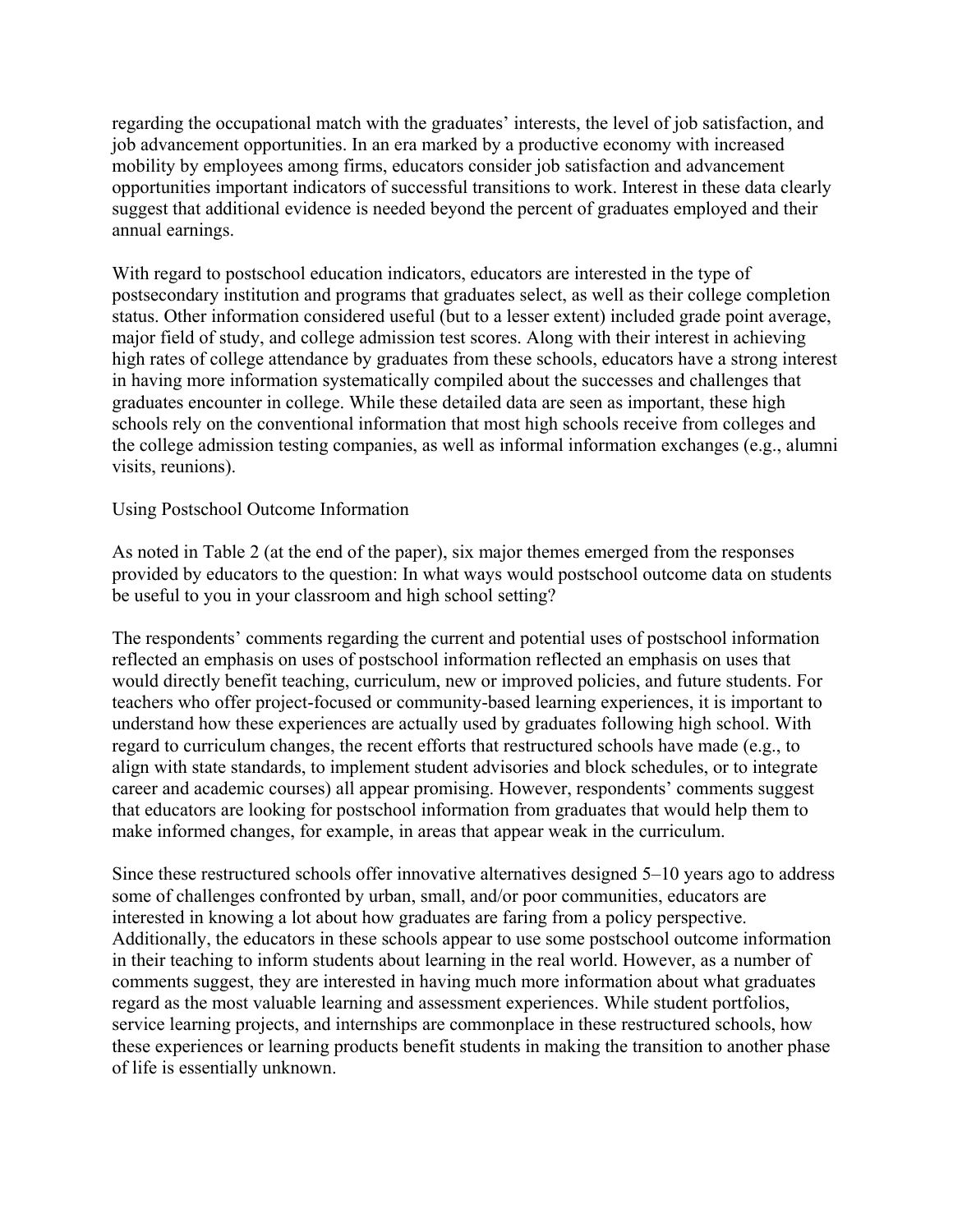# **Conclusions**

In selected restructured and inclusive high schools, this study found substantial interest in using postschool outcome information to answer a number of key questions about the quality and impact of the learning experiences provided to students. This information is critical in judging the changes or refinements needed in major components of the school-based reforms, such as personalized learning plans, portfolio assessment systems, and community service learning requirements. According to the broad spectrum of educators surveyed in this study, information from alumni about the usefulness of these restructuring and inclusion initiatives would be quite beneficial. Unfortunately, little, if any, information is presently available about the post-high school education, career, and living status of graduates, or from graduate follow-up studies in these settings. As is the case with many school reform efforts, these restructured high schools have made considerable investments in curriculum and professional development over the past decade but have given limited attention to building a capacity and system for improving these ventures using postschool outcome data from or about graduates. Overall, these data indicate that in high schools with well-established reforms, faculty members are very interested in creating postschool outcome and accountability systems but have not yet done so.

There is a surprisingly high level of agreement on the importance of approximately 25 indicators for assessing the educational benefits realized by students with and without disabilities. Eleven of the most important indicators are identified in Table 1. These high priority postschool outcome indicators can serve as a primary guide for designing postschool indicators for restructured, inclusive high schools.

### Next Steps

Following upon this documented and focused interest in postschool outcomes data, leaders and educators in restructured, inclusive high schools should begin to build information systems that are appropriate and useful. This will entail:

1. Working closely with state education, labor, and human service agencies, as well as 2- and 4 year colleges, to determine how information in these systems can be summarized and reported on a recurring basis. It would be most helpful to obtain annual reports for individual schools that describe administrative data on college admissions and placement testing, academic progress, support services and accommodations received, and eligibility for and use of rehabilitation and other human services provided by state agencies, employment, and earnings.

2. Developing and experimenting with online follow-up surveys, alumni e-mail network groups, and other electronic approaches to obtaining the postschool outcome data directly from graduates and school leavers.

3. Reviewing and using follow-up instruments, procedures, and information systems that have been developed over the past decade in secondary special education projects. For example, the National Longitudinal Transition Study (NLTS) for Youth with Disabilities provides an excellent framework for examining postschool outcomes and their relationship to program practices and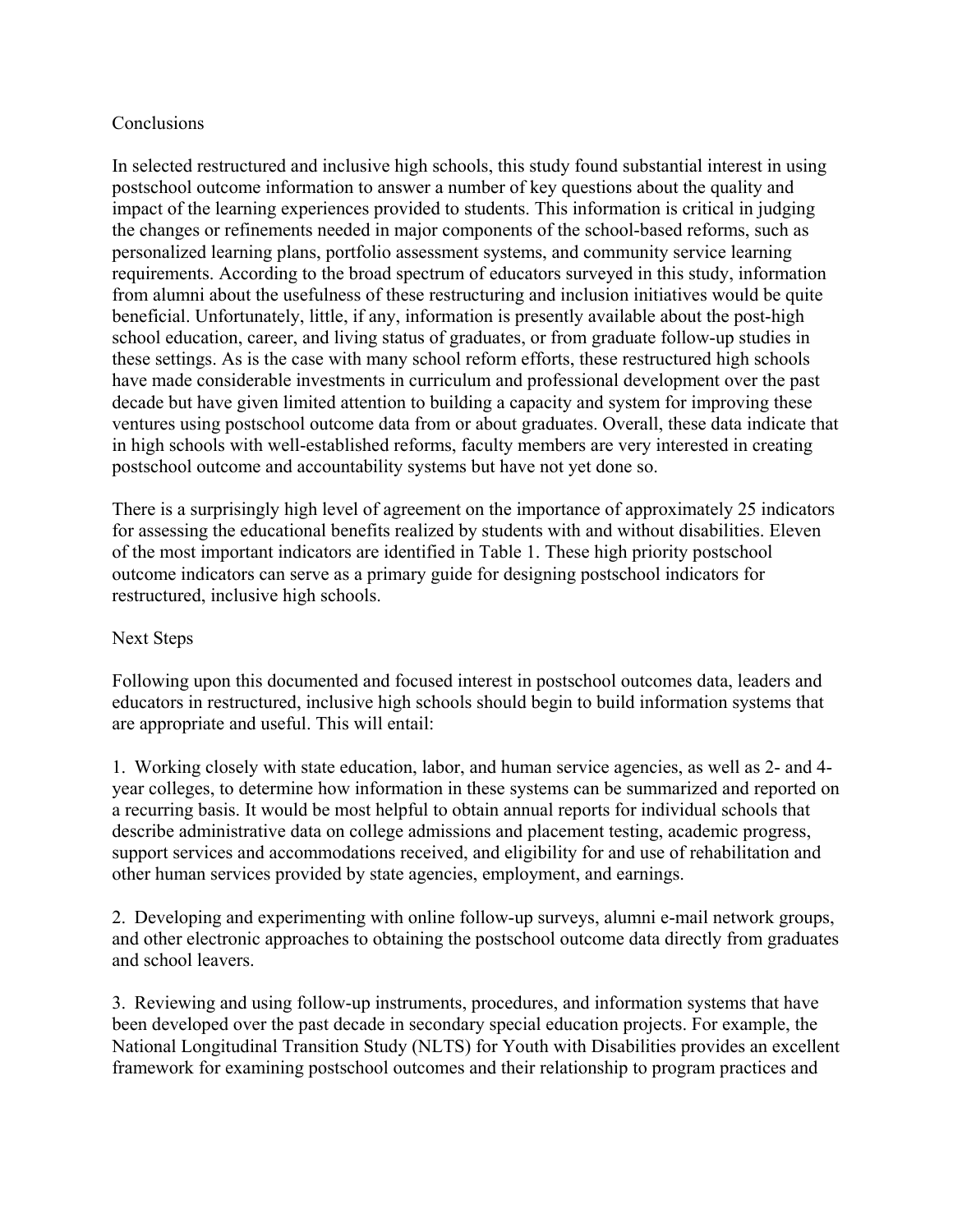community characteristics, as well as surveys and interview guides for use with students, graduates, parents, employers, and others. See: <http://www.sri.com/nlts2/>

4. Involving school-based leadership teams in professional development activities to create new systems for data-based planning or decision making with a particular emphasis on collecting and using postschool indicators data.

5. Studying the efforts of major school reform networks focused on using student assessment and program evaluation information to guide their planning (e.g., the Annenberg Institute for School Reform, High Schools that Work, other school reform models approved by the U.S. Department of Education's Comprehensive School Reform Demonstration Program).

6. Initiating case studies of restructured and/or inclusive high schools that have used postschool indicators in their accountability and continuous improvement systems. These case studies would be helpful in determining the impact of postschool indicator data on instructional improvements and student learning opportunities.

## References

Levin, H. (1998, May). Educational performance standards and the economy. Educational Researcher, 27(4), 4-10**.** 

Reality check 2000. (2000, February 16). Education Week. [On-line]. Available: <http://www.edweek.org/ew/ewstory.cfm?slug=23parc3.h19>.

U.S. Department of Education, National Center for Education Statistics, Common Core of Data (CCD) (1999). State nonfiscal survey of public elementary/secondary education, 1998-99; Twenty-first annual report to Congress on the implementation of IDEA, PL 105-17. Washington, DC: Author.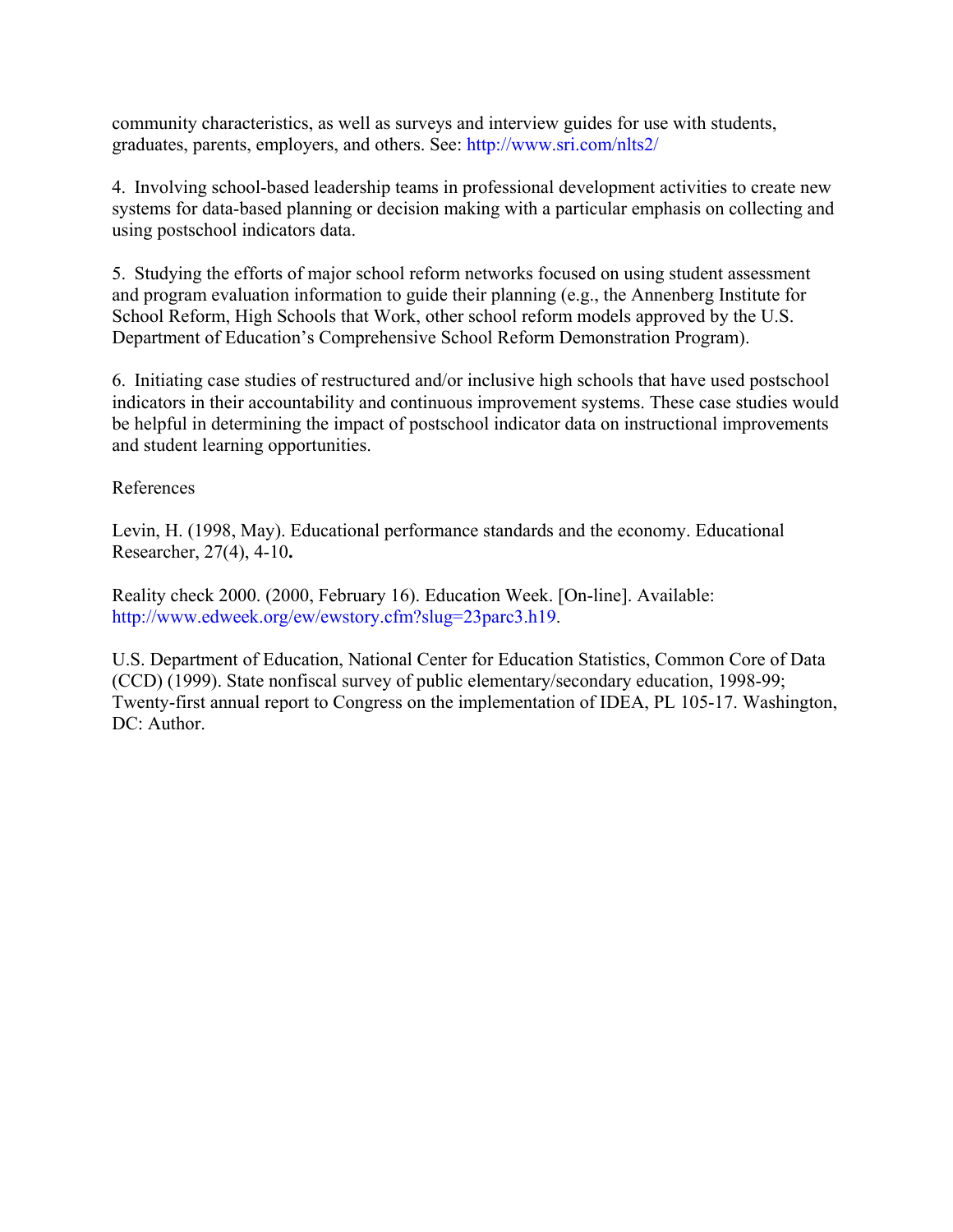|                                                 | <b>Percent of Respondents</b>                  |              |
|-------------------------------------------------|------------------------------------------------|--------------|
| <b>Most Important Outcomes</b>                  | Students without Students with<br>disabilities | disabilities |
| Type of postsecondary institution attended      | 96.2                                           | 97.7         |
| College completion status                       | 93.2                                           | 96.9         |
| Type of employment                              | 93.1                                           | 93.9         |
| Level of job satisfaction                       | 92.4                                           | 94.7         |
| Type of postsecondary program                   | 92.4                                           | 94.6         |
| Not working/not in school                       | 91.6                                           | 93.9         |
| Job match to student interests                  | 91.6                                           | 93.9         |
| Working and going to school                     | 89.3                                           | 93.3         |
| Job advancement following initial placement     | 88.5                                           | 90.1         |
| Self-determination/advocacy in daily activities | 82.4                                           | 92.4         |
| Financial management skills                     | 80.1                                           | 90.1         |

Table 1. Highest Rated Postschool Outcome Information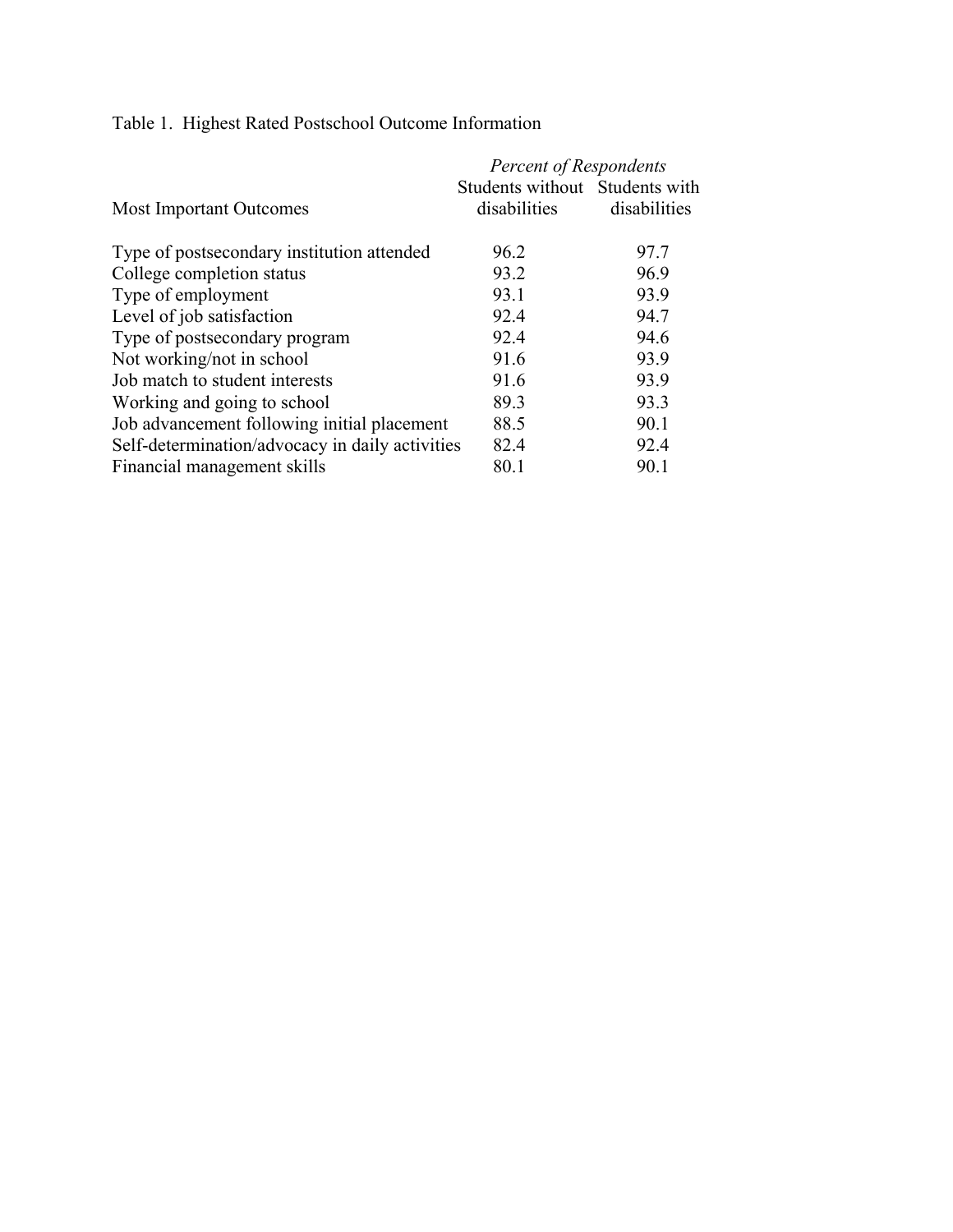Table 2. Major Themes and Uses for Postschool Outcome Information

Informing current instructional practices Encouraging curriculum development and change Improving student preparation and learning for the "real world" Initiating changes in school-wide policies and practices Changing faculty and staff expectations and attitudes Measuring general reform effectiveness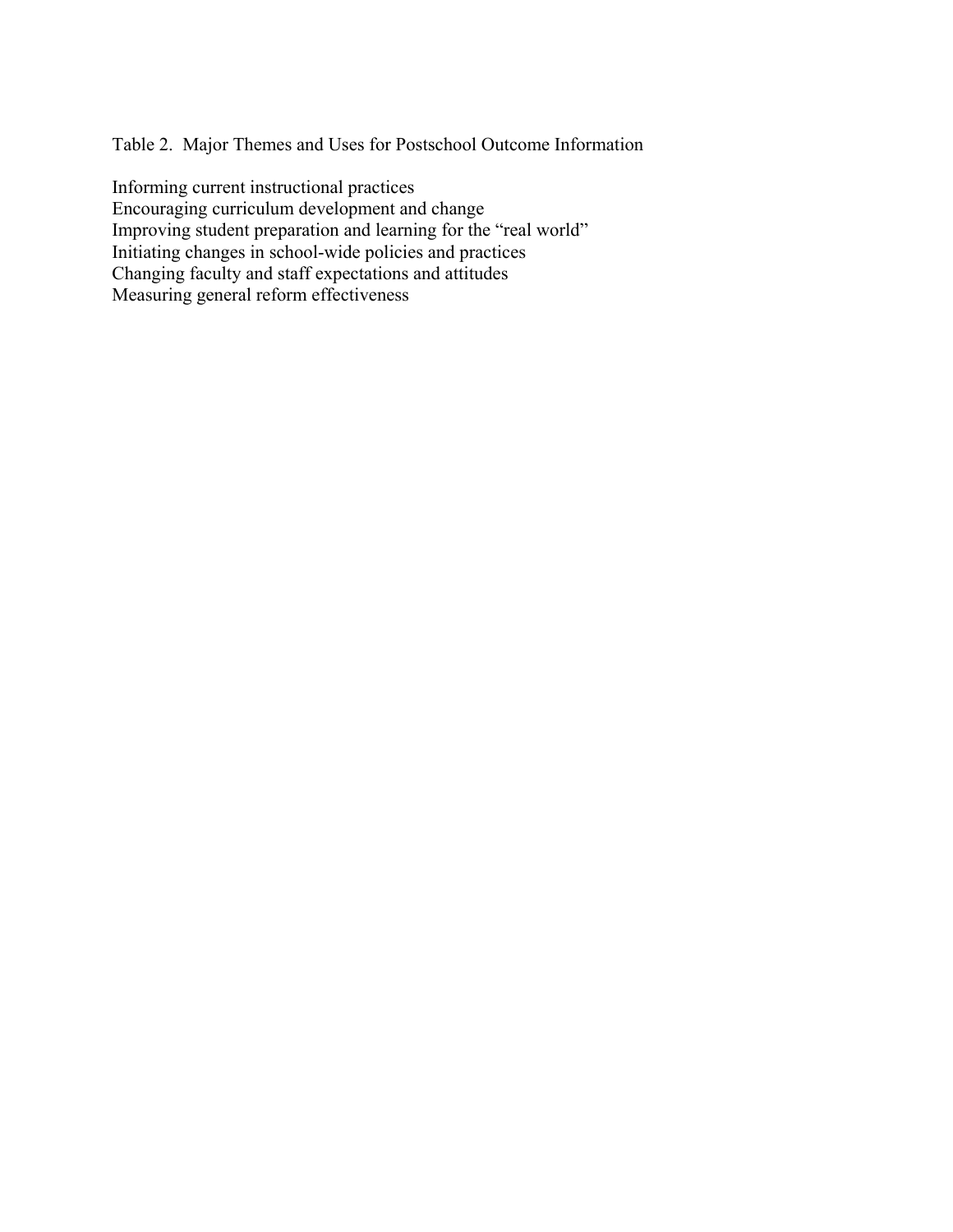### Institute Mission

The mission of the institute is to expand the current knowledge base related to practices and policies in secondary schools that enhance learning, achievement, and postschool outcomes for students with disabilities.

# Core Research Questions

1. What are critical features of instruction, assessment, and support strategies that promote authentic understanding, and achievement (and performance) for all students?

2. How have changes in authentic inclusive learning and schooling practices affected the school and postschool outcomes (and their interaction) for students with disabilities (collectively and disaggregated) using frames of reference focused on equity, value added, and accountability?

3. How do schools accommodate district and state outcome assessments, and how do such accommodations affect the participation in, reporting of, and validity of assessment?

4. In school evolving toward authentic and inclusive instruction, what are the roles and expectations of stakeholders as they engage in planning for secondary and postsecondary experiences?

5. What contextual factors are required to support and sustain the development of secondarylevel learning environments that promote authentic understanding, achievement, and performances for all students?

6. What strategies are effective in providing both information and support to policymakers, school administrators, teachers, human service personnel, and the community so they utilize the findings to create and support learning environments that promote authentic understanding, achievement and performance for all students?

### Acknowledgements:

This Brief is drawn from a RISER research report entitled: Postschool Outcome Analyses: Their Importance, Use, and Focus for Students With and Without Disabilities. We wish to thank Tina Anctil for her assistance and collaboration in the major study, as well as Drs. Lizanne DeStefano, David Johnson, and Bruce King for their thoughtful reviews of the research report, and Cathy Loeb and Mary Fish for their invaluable contributions to this brief.

RISER Information

Directors

Cheryl Hanley-Maxwell L. Allen Phelps